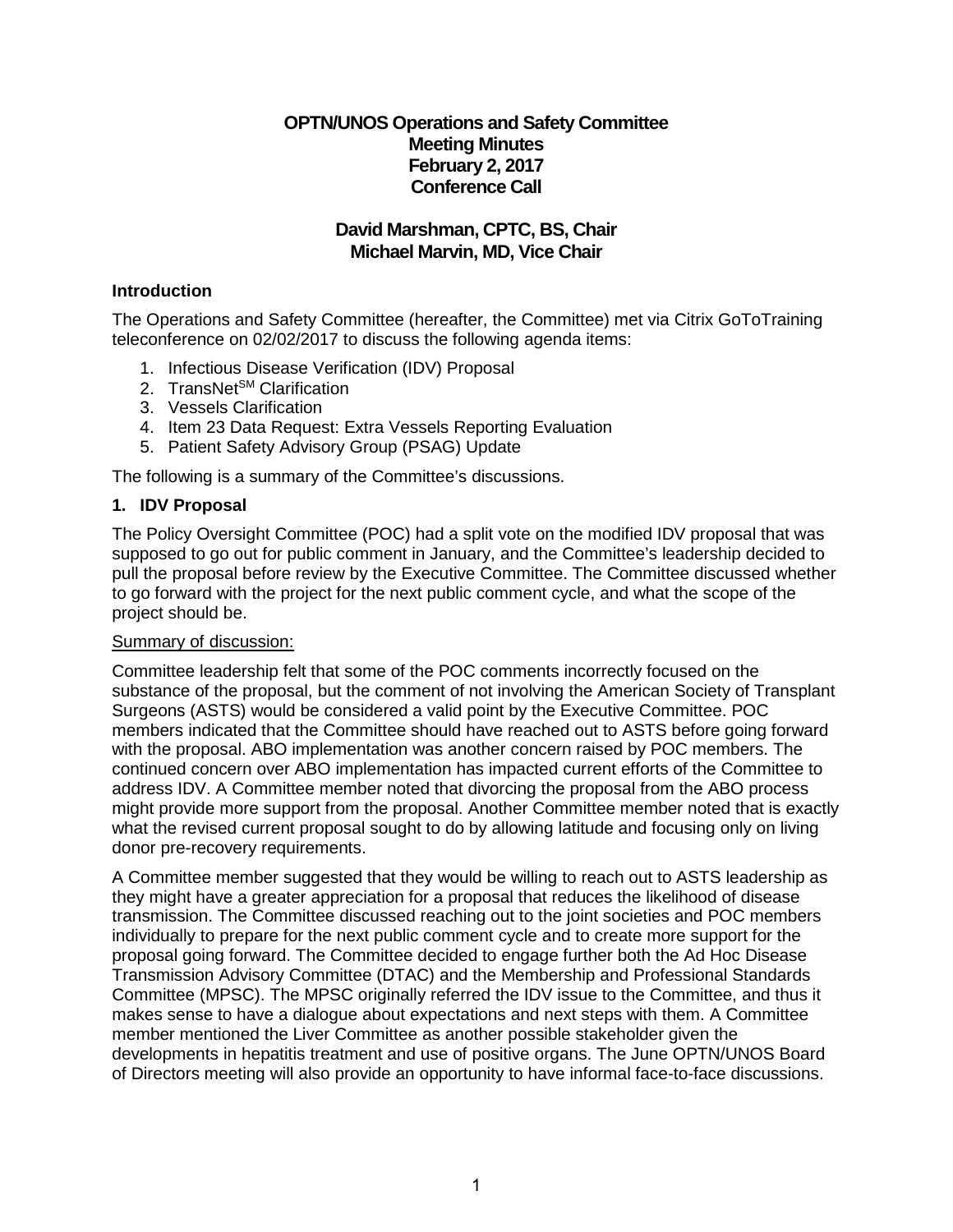The Committee discussed whether to have the policy apply to just living donor (a feature of the proposal pulled before the Executive Committee) or to include deceased donors as well. Committee members expressed support for doing both, given the greater time frame to prepare the proposal (until mid-June), a desire to not address the project piece-meal, and the parallel structure between living and deceased donors. Other Committee members were concerned about the operational impact on the OR and surgeons. Living donor allows a greater time period for IDV verification than deceased donors. The lack of time in the OR creates a problem if the policy would apply to deceased donors as well. The Committee decided to let the IDV Work Group continue to work on deceased donor language and bring the results back to the Committee to evaluate.

### Next steps:

The UNOS liaison will reach out to MPSC and DTAC for opinion and potential support in redesigning the IDV proposal going forward. The IDV Work Group will continue to work on deceased donor language and bring the results back to the Committee to evaluate.

# **2. TransNet Clarification**

The Committee reviewed the policy language and the next steps for a policy clarification to the TransNet implementation that delays the requirement for mandatory TransNet usage for VCA deceased donor organ labeling and packaging until November 1, 2017.

### Summary of discussion:

The UNOS liaison reviewed the background behind sending a clarification to the Executive Committee to delay the implementation of mandatory TransNet usage for VCA deceased donor organ labeling and packaging. IT is unable to finish its programming before the deadline of June 1, 2017 for VCA and import donors. VCA, compared to import donors, is relatively small and delaying its implementation will have less of an impact than delaying import donors. Because the date is being changed for VCA compliance with TransNet, the Committee is required to send a clarification to the Executive Committee.

The Committee reviewed the policy language, which the UNOS liaison noted may need to be modified to clarify that the implementation change includes "VCA donor organs *and accompanying extra vessels, tissue typing materials and documentation*" (italics language not currently in the mini-brief). OPOs will still be required to use TransNet for labeling and packaging all other deceased donor organs at the original implementation date of June 1, 2017.

### Next steps:

The TransNet mini-brief will be on the agenda for the February  $27<sup>th</sup>$  Executive Committee call. The Executive Committee will decide whether to approve the change on behalf of the Board of Directors.

### **3. Extra Vessels Storage: Clarification**

The Committee discussed another change that the Executive Committee will evaluate at its February  $27<sup>th</sup>$  call to clarify that reporting language covers all vessels (not solely stored vessels).

### Summary of discussion:

The original Waitlist<sup>SM</sup> removal programming (2006) and subsequent TIEDI® extra vessels reporting programming (2015) communications have indicated that all vessels dispositions must be reported. Some members and staff interpret the policy to apply only to stored vessels since the reporting language is in the stored vessels section of policy. An issue that prompted the clarification is that some programs are selecting "no" or "unknown" for whether extra vessels are used in the mandatory field at Waitlist removal. This field must be filled out within 24 hours of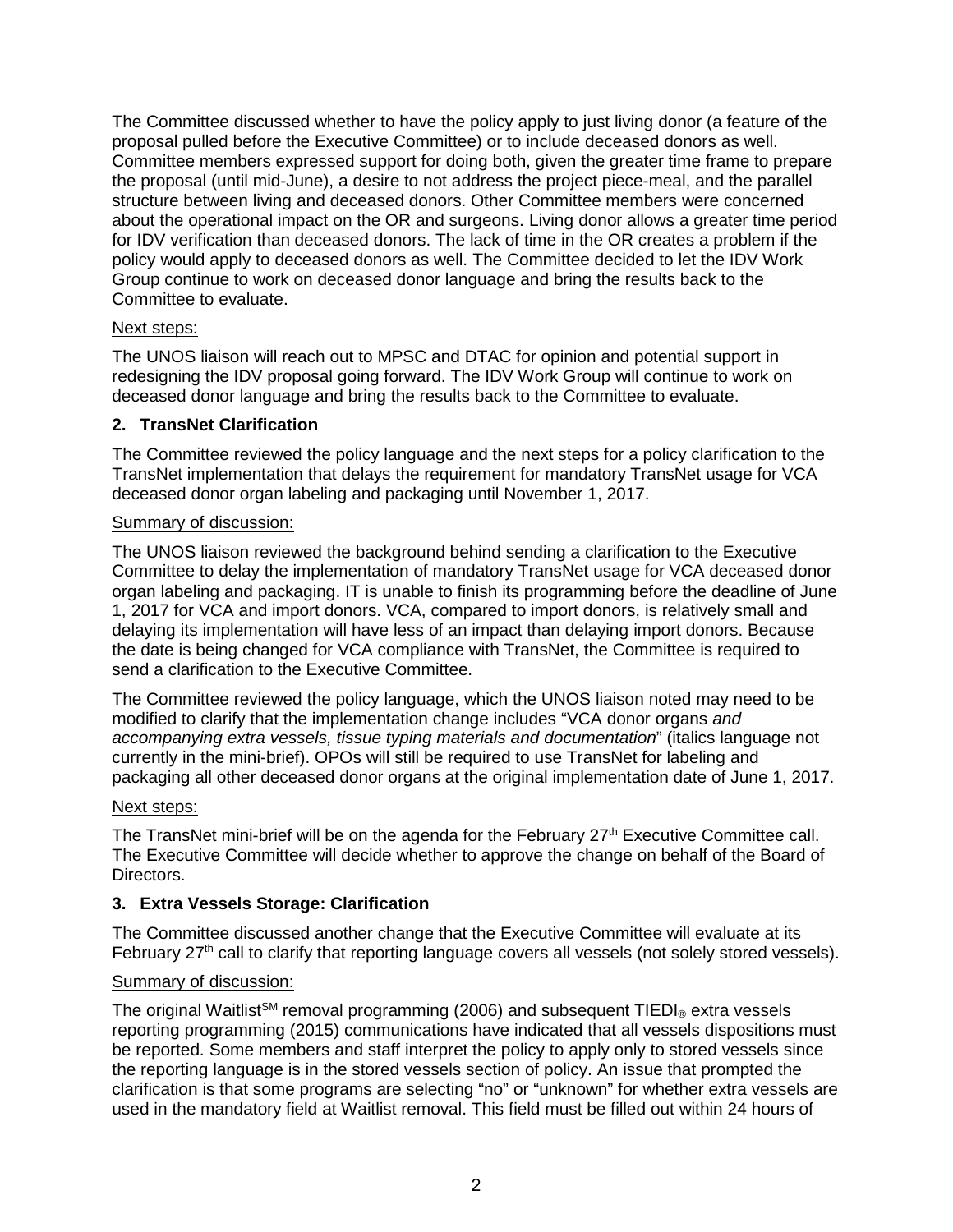candidate removal from the list. Selecting "no" or "unknown" at Waitlist removal does not necessarily provide a final disposition. These cases cascade over into an expected data list in the TIEDI<sub>®</sub> extra vessels reporting system released in 2015. There are questions whether a final disposition is required in some cases such as extra vessels destroyed in the OR. It is an issue in that it leaves a gap in vessels disposition reporting. It is important to have a final extra vessels disposition for disease transmission reporting purposes.

Although the change is being proposed as a clarification, some see the change as substantive. They are not convinced that the TIEDI communications show the policy was intended to apply to all extra vessels. In this view, programs are not out of compliance if the vessels disposition occurs in the OR. A Committee member noted that the clarification would not change behavior. UNOS staff agreed, but suggested that it does not represent a best practice to assume what happens to the extra vessels if they are marked as "unknown".

A Committee member suggested it may be simpler to remove "unknown" as an option for the Waitlist removal extra vessels question. The member suggested that the person filling out the mandatory Waitlist removal questions would be forced to talk to the surgeon relatively soon after the operation, when the surgeon would still remember how the extra vessels were disposed. However, another Committee member noted that this creates a problem from an operations perspective, because there could be situations where trying to get verification from the surgeon may lead to a patient being removed from Waitlist after the 24 hour requirement. The Committee agreed that was a bad outcome to be avoided if possible.

The Committee discussed scenarios in which a program uses some of the extra vessels but not all, leaving some left over. A question of "did you use the vessel" as it currently stands does not capture whether all of the vessels were used. The Committee also discussed whether verification needs to include asking whether vessels were stored AND used.

The clarification that the Executive Committee will consider would go in Policy 16.6.A, which currently says that vessels dispositions must be reported within seven days of use or destruction of vessels. The clarification is planned to include policy cleanup of a justification that is outdated. While changing the question in Waitlist removal would solve one problem, it creates one of differing timeframes because vessels dispositions must be reported within seven days, and Waitlist removal must be reported within 24 hours.

### Next steps:

The Committee will work with the MPSC and member quality staff to prepare the vessels minibrief for the Executive Committee.

### **4. Item 23 Data Request: Extra Vessels Reporting Evaluation**

The Committee reviewed the plan for monitoring compliance with extra vessel disposition reporting.

### Summary of discussion:

UNOS staff reviewed the 2015 evaluation plan for TIEDI. A UNOS staff member recommended capping the data request for the year of 2016, then subsequently adding six months at a time. The requirement for the Committee to request data to assess the number of extra vessels recovered for transplant, those reported as transplanted or disposed, and extra vessels usage reported at the same time of Waitlist removal or via email to data quality is feasible according to UNOS staff. Potentially, the Committee could take a deeper dive into extra vessels dispositions that were reported more than seven days out from transplant or disposition, and those stored more than 14 days after recovery. Another opportunity would be to look at the number of extra